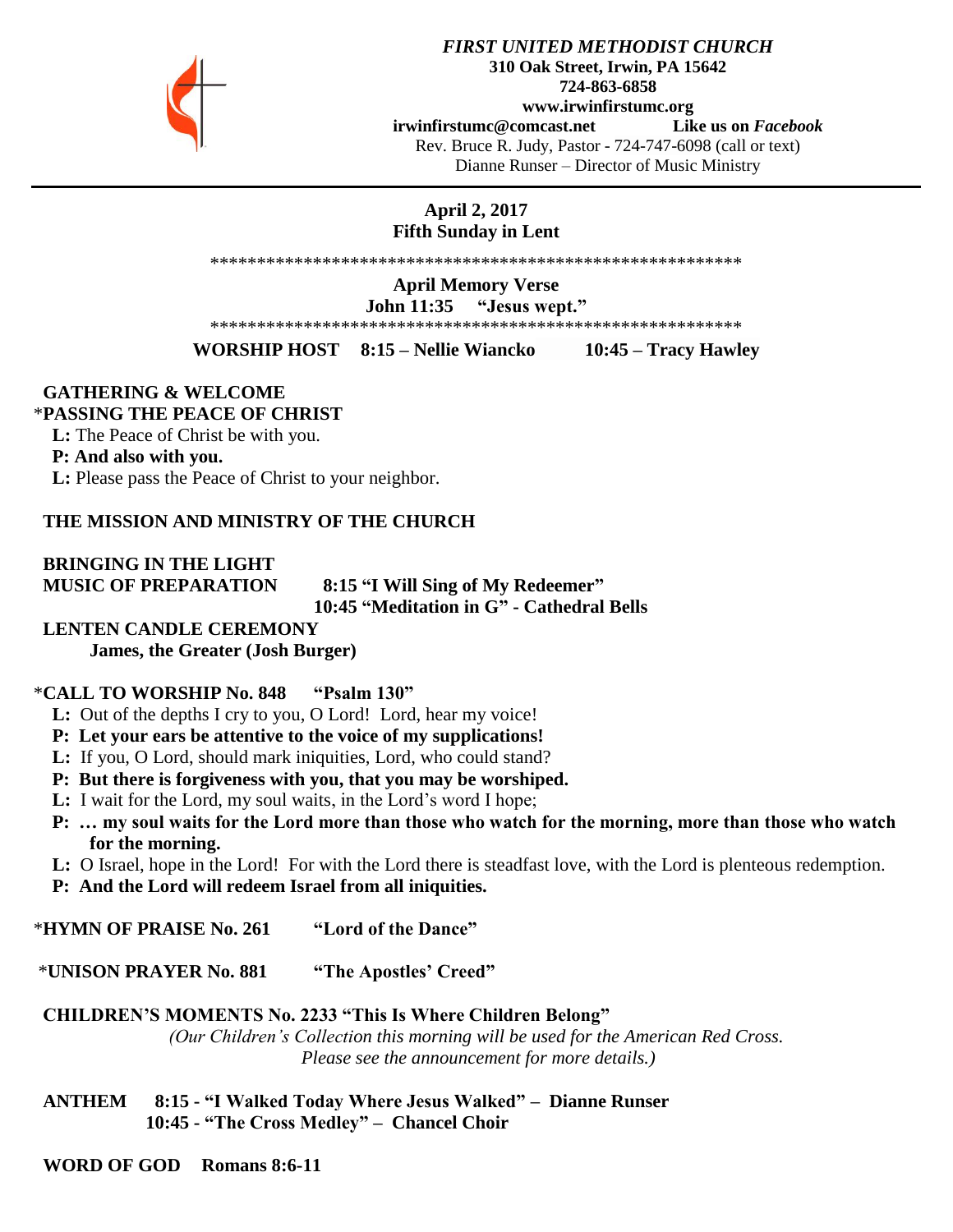## **ANOINTING OF PASTOR STEPHEN**

 **PRESENTATION OF GOD'S TITHES AND OUR OFFERINGS OFFERTORY "Land of Rest"** \***LENTEN DOXOLOGY (tune: "Old 100th) Praise God throughout these forty days. Praise Christ, our Lord, whom God did raise, And praise the Spirit who imparts God's love in Christ into our hearts. Amen** \***PRAYER OF DEDICATION AND THANKS**

\***HYMN No. 2158 "Just a Closer Walk With Thee"**

 **JOYS AND CONCERNS For our joys we say: "Praise the Lord." For our concerns we say: "Lord, hear our prayers."**

## **PASTORAL PRAYER & THE LORD'S PRAYER**

 **Our Father who art in heaven, hallowed be thy name, thy kingdom come, thy will be done on earth as it is in heaven. Give us this day our daily bread; and forgive us our trespasses as we forgive those who trespass against us. And lead us not into temptation, but deliver us from evil, for thine is the kingdom, and the power and the glory forever. AMEN**

 **SERMON SCRIPTURE John 11:1-15**

 **SERMON "Things Are Not Always What They Appear to Be"**

\***HYMN OF PARTING No. 707 "Hymn of Promise"**

\***BENEDICTION** 

\***MUSIC OF PARTING "Song of Life"**

\***Those who are able, please stand**. *The service is under the control of the Holy Spirit. The altar rail is always open.* \*\*\*\*\*\*\*\*\*\*\*\*\*\*\*\*\*\*\*\*\*\*\*\*\*\*\*\*\*\*\*\*\*\*\*\*\*\*\*\*\*\*\*\*\*\*\*\*\*\*\*\*\*\*\*\*\*

> **ATTENDANCE LAST WEEK Saturday: 20 Sunday: 8:15 - 76 10:45 – 88**

## **SERVING YOU TODAY**

**GREETERS:** 8:15 - Connie Fontana & Barb Ceresa

10:45 – Lee Stewart & Lois Kuhn

USHERS TEAMS: 8:15 – Terry Yurcisin 10:45 – Tom Lehner

**SOUND TEAM:** 8:15 – Fritz Runser, Jason Kirsch 10:45 – Penny Brant, Josh Burger

**NURSERY:** Our Nursery (birth through age 5) is open during the worship services. In the event that no attendents are present, parents are still welcome to use the nursery however they must stay with their children.

**ALTAR FLOWERS:** The Altar flowers this morning are presented by Bob & Alice Hubert in honor of their wedding anniversary.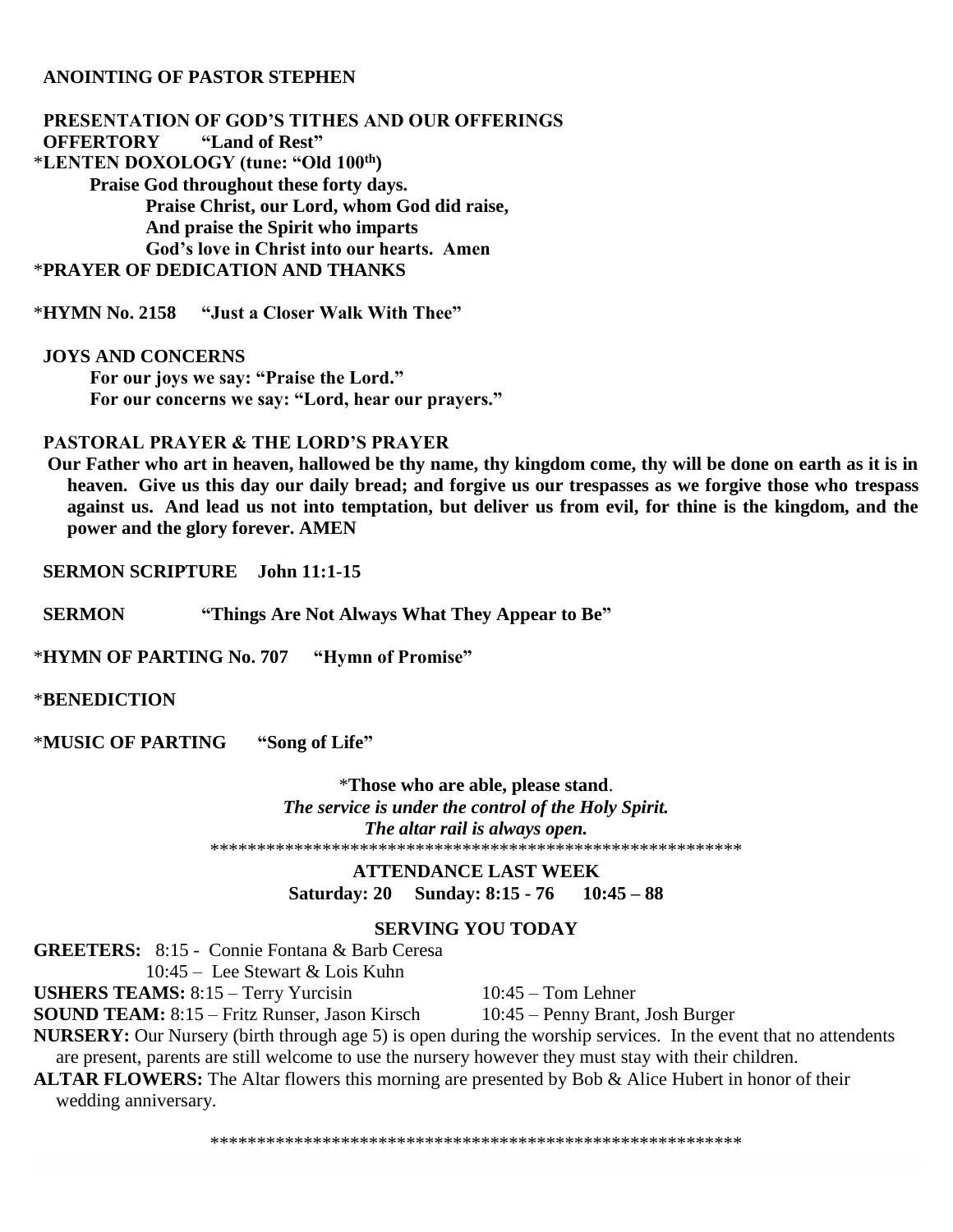## **THIS WEEK AT OUR CHURCH**

**Office - 8:00 AM – 1:00 PM Monday thru Thursday; 8:00 AM – Noon on Friday**

**Pastor Bruce – 10:00 AM – 1:00 PM Tuesday, Wednesday & Thursday**

724-747-6098 (call or text) or email at [preacherptl@gmail.com](mailto:preacherptl@gmail.com) *Please feel free to contact Pastor Bruce if you are in need of a pastoral visit.*

| Today, Sunday, April 2                    | <b>Wednesday</b> , Apri  |
|-------------------------------------------|--------------------------|
| <b>Coffee Hour</b>                        | 11:30 Mid Week L         |
| 8:00 Prayer                               | (First United Cl         |
| 8:15 Worship Service                      | 1:00 Bible Study         |
| 9:30 Sunday School                        | 7:00 Women's Bo          |
| 9:30 Confirmation Class                   | 7:00 Youth Group         |
| 10:45 Worship Service                     | Thursday, April 6        |
| 12:15 SonShiners                          | $6:15 \text{ C}$ Bells   |
| $12:30$ Gym in use                        | 6:30 NA                  |
| 3:30 LLS Cast – Full Cast, recorded music | $7:15$ Choir             |
| <b>Monday, April 3</b>                    | 8:15 LLS Choir           |
| $7:00$ Dartball – Make-up                 | <b>Saturday, April 8</b> |
| <b>Tuesday, April 4</b>                   | $6.00$ Contempora        |

 $6:15$  TOPS 7:00 Outreach 7:00 NA

#### **pril 5** ek Lenten Service d Church of Christ, Main Street)

1dy s Book Study roup

## ril 6

 6:00 Contemporary Worship Service The Christian Singles Group will not meet until April 29th.

**Next Sunday, April 9 Palm Sunday** 8:00 Prayer 8:15 Worship Service 9:30 Sunday School 9:30 Confirmation Class 10:45 Worship Service 12:15 Living Last Supper Set up 3:30 Living Last Supper Dress Rehearsal

**ANNOUNCEMENTS**

## \*\*\*\*\*\*\*\*\*\*\*\*\*\*\*\*\*\*\*\*\*\*\*\*\*\*\*\*\*\*\*\*\*\*\*\*\*\*\*\*\*\*\*\*\*\*\*\*\*\*\*\*\*\*\*\*\*

**CHILDREN'S COLLECTIONS***:* The Children's Collection this week will be given to the *American Red Cross.*  The *American Red Cross* exists to provide compassionate care to those in need. Our network of generous donors, volunteers and employees share a mission of preventing and relieving suffering, here at home and around the world, through five key service areas:

- Disaster Relief: The Red Cross responds to approximately 70,000 disasters in the United States every year, ranging from home fires that affect a single family to hurricanes that affect tens of thousands, to earthquakes that impact millions.
- Supporting America's Military Families: The Red Cross helps military members, veterans and their families prepare for, cope with, and respond to the challenges of military service. Emergency communications, training, support to wounded warriors and veterans, and access to community resources help an average of 150,000 military families and veterans annually.
- Lifesaving Blood: Your donations of blood are what make the American Red Cross the largest single supplier of blood and blood products in the U.S. Each year, nearly 4 million people donate blood through the Red Cross, helping to provide more than 40% of America's blood supply.
- Health and Safety Services: The Red Cross is the nation's leading provider of health and safety courses, such as CPR, First Aid and Lifeguard training. Each year, more than 9 million Americans participate in our training programs, including first responders, educators, babysitters, and people who want to be prepared to help others in an emergency.
- International Services: The American Red Cross is part of the world's largest humanitarian network with 13 million volunteers in 187 countries. Working together, we help respond to disasters, build safer communities, and teach the [rules of war.](http://www.redcross.org/rulesofwar) Each year, we reach an average of more than 100 million people across the globe. http://www.redcross.org/what-we-do

*One Great Hour of Sharing*: 3/26- \$235.15

\*\*\*\*\*\*\*\*\*\*\*\*\*\*\*\*\*\*\*\*\*\*\*\*\*\*\*\*\*\*\*\*\*\*\*\*\*\*\*\*\*\*\*\*\*\*\*\*\*\*\*\*\*\*\*\*\*



**CONGRATULATIONS TO OUR DARTBALL TEAM!** Our team has made it to the playoffs. They will be competing on Monday at a Circleville UMC. Good luck guys! \*\*\*\*\*\*\*\*\*\*\*\*\*\*\*\*\*\*\*\*\*\*\*\*\*\*\*\*\*\*\*\*\*\*\*\*\*\*\*\*\*\*\*\*\*\*\*\*\*\*\*\*\*\*\*\*\*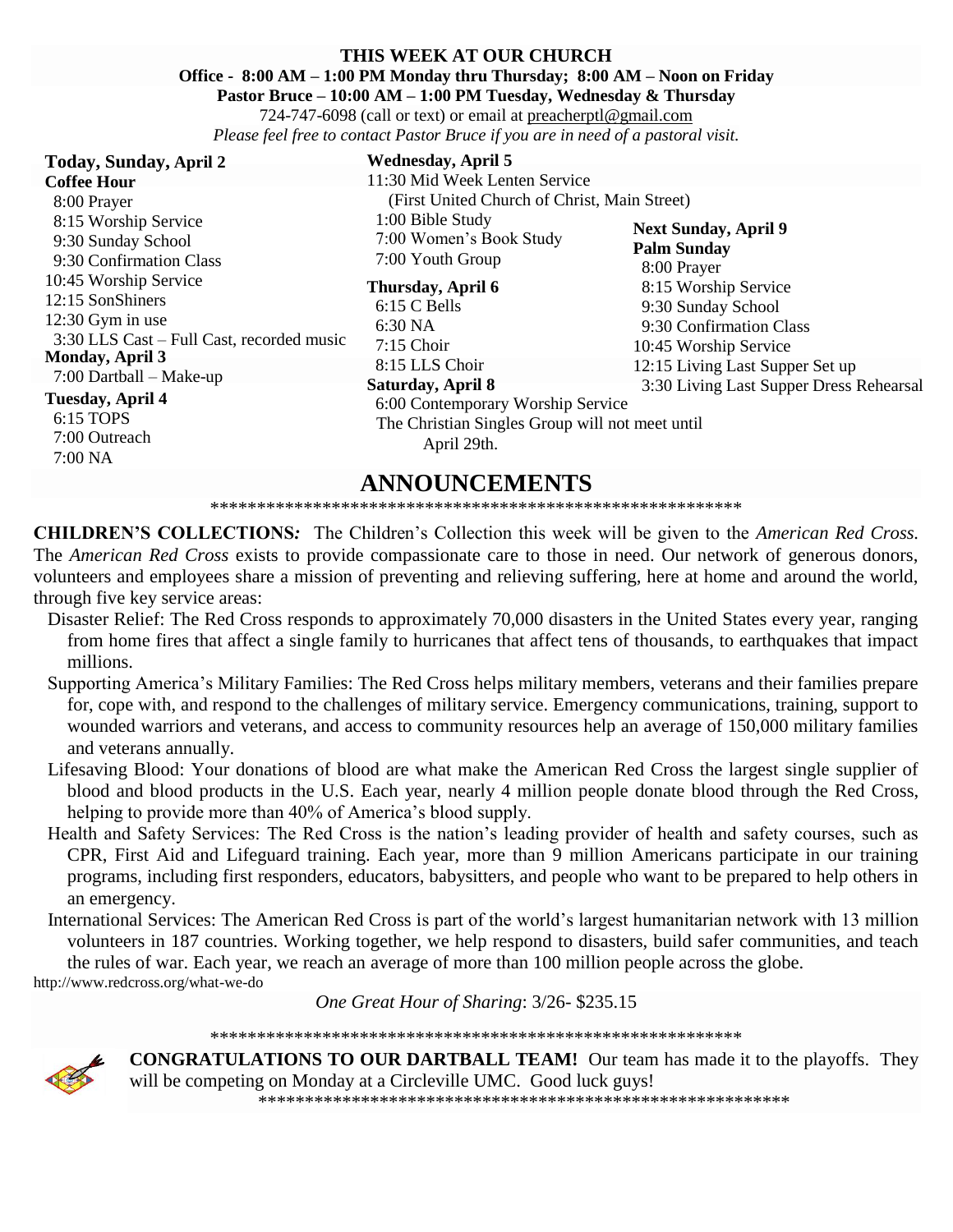# **A Simple Truth:**



# **…You Are Loved!**

 **You are invited to hear the story of God's great love for you, followed by our annual Egg Hunt on Palm**  Sun., Apr. 9<sup>th</sup>, 9:30-10:30 am, starting in the Elementary Dept. Remember the wonderful story of Holy Week/Easter & talk about Christian symbols. The egg hunt follows in the gym with terrific treasures that relate to the story. All ages welcome!

 **Teens/Preteens, we need your help hiding the eggs!** Of course, you will receive treats for helping – just meet at 9:30 in the Elementary room to assist. (Tiny tots meet in Mrs. Weber's toddler room across from the nursery for a mini-hunt.)

# **Friends are always welcome!**

# **Kick off Holy Week by hearing the story of our Christian faith in one exciting session! Hope to see you on April 9th!**

\*\*\*\*\*\*\*\*\*\*\*\*\*\*\*\*\*\*\*\*\*\*\*\*\*\*\*\*\*\*\*\*\*\*\*\*\*\*\*\*\*\*\*\*\*\*\*\*\*\*\*\*\*\*\*\*\*

# **NEW SMALL GROUP! "Crazy Love" by Francis Chan Led by Pastor Stephen**

God is love. Crazy, relentless, all-powerful love. Have you ever wondered if we're missing it? Does something deep inside your heart long to break free from the status quo? Are you hungry for an authentic faith that addresses the problems of our world with tangible, even radical, solutions? God is calling you to a passionate love relationship with Himself. Join us for this life changing video/book/Bible study. [www.crazylovebook.com](http://www.crazylovebook.com/)

**When:** 7:00 pm Thursday nights for 10 weeks starting on May 4th.

**Where:** Youth room

**How to sign up:** Email or call Stephen at 412-610-3289 [pastormannion@gmail.com.](javascript:window.top.ZmObjectManager.__doClickObject(document.getElementById(%22OBJ_PREFIX_DWT3470_com_zimbra_email%22));) The cost is \$20 (book and workbook). Amount can be paid at first meeting. Register by April 30th!

\*\*\*\*\*\*\*\*\*\*\*\*\*\*\*\*\*\*\*\*\*\*\*\*\*\*\*\*\*\*\*\*\*\*\*\*\*\*\*\*\*\*\*\*\*\*\*\*\*\*\*\*\*\*\*\*\*

**WORK TRIP ADULT MEMBERS NEEDING CLEARANCES:** All adults or youth 18 years old and will be out of high school this year who want to go on the work trip need to have a child abuse clearance and a criminal record check. Forms are in the office on the desk or they can be obtained on line.

Act 34 - PA criminal clearance- [https://epatch.state.pa.us](https://epatch.state.pa.us/)

Requester: First United Methodist Church 310 Oak Street Irwin, PA 15642-3558 724-863-6858 Check church

 Act 151 - PA child abuse clearance - <https://www.compass.state.pa.us/CWIS> Check volunteer

\*\*\*\*\*\*\*\*\*\*\*\*\*\*\*\*\*\*\*\*\*\*\*\*\*\*\*

**WORK TRIP TEAM MEMBERS - LAY GRANT SCHOLARSHIP APPLICATIONS:** I do not know if monies are available from the conference for financial assistance in attending the work trip this year. All we can do is apply and see if there is some funding. Some years there has been money and other years there has not. I would like families with multiple people attending, youth, and any other individuals needing assistance in attending to consider filling out an application. Never should anyone not attend the work trip because of money. Our church family has been very generous in supporting our members and many have sponsored someone in the past.

The applications are on the desk in the church office. It will only take a few minutes to fill out the form. Place the completed form in our mail slot (second row, second from left). DO NOT HAVE THE FORM SIGNED BY PASTOR BRUCE - I will give him all the forms at one time. I would like the completed forms back to me by Easter, April 16th. I need to have them to conference that week to be considered for June.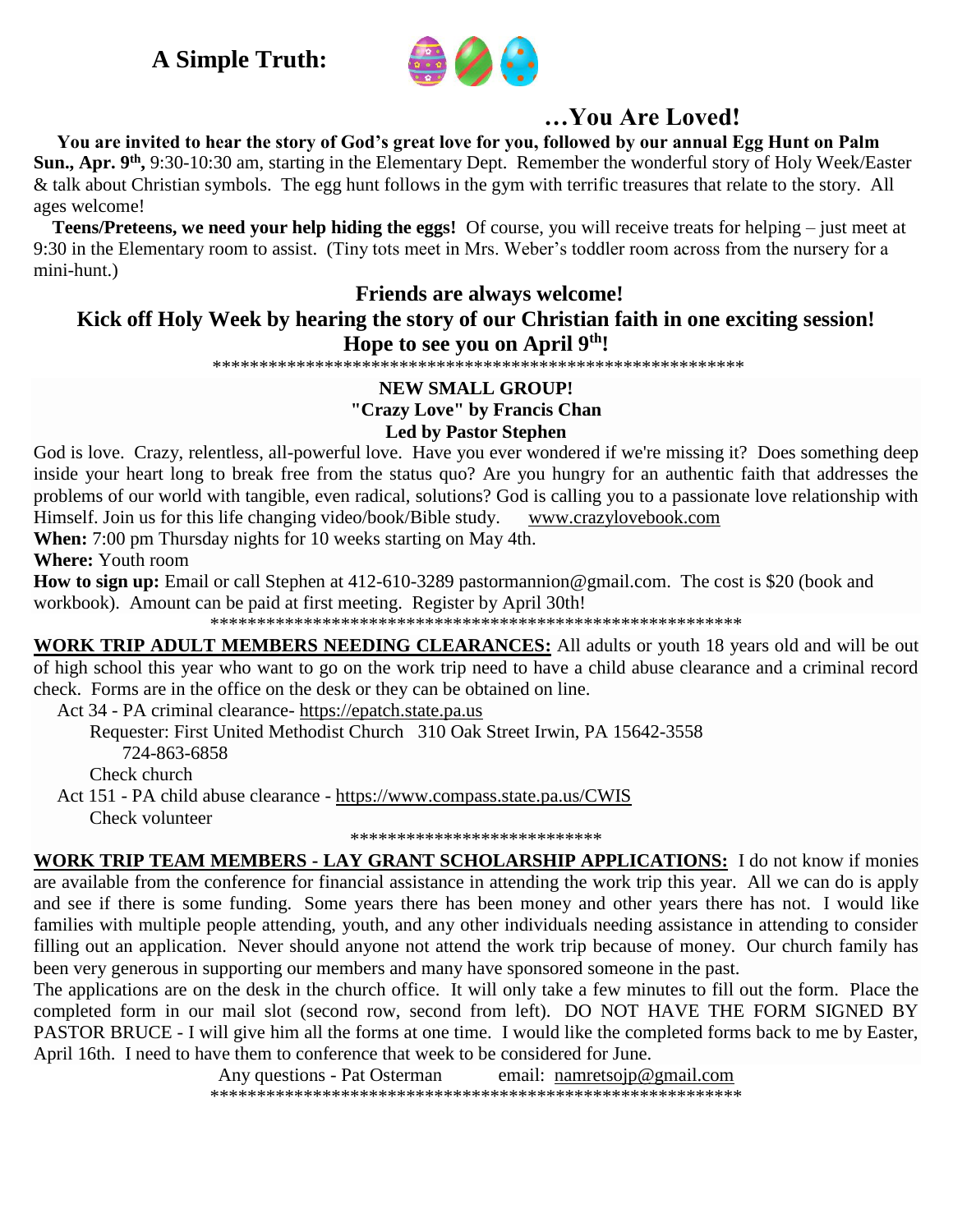# **LAY SCHOOL SPRING 2017 COURSES & REGISTRATION**

Sundays: April 23 & 30, May 7, 14 & 21 (May 21 is the graduation celebration)

# 2:00- 5:00 PM at Latrobe UMC

Cost: \$20 - Registration deadline: April 7

(minimum enrollment of 4 people per class required)

Courses Offered:

1. **LEADING WORSHIP** — Focuses on the importance of exercising servant leadership while developing skills to lead worship and small groups while remaining rooted in consistent spiritual practices. Instructors: Revs. Sang Choi & Tammy Falcsik

2. **LET'S PREACH** — Provides participants an opportunity to explore a call to preach, to review the elements of worship and the Christian year, and to recognize the lectionary as a preaching tool. Completion of the Basic Course\* is a prerequisite. Instructor: Rev. Tom Kennedy

*\* Basic Course will not be available at this time, but will be available in future course offerings.*

# **Registration & Payment Information:**

# **There are 3 easy ways to register:**

- 1. Register online at: [www.wpaumc.org/greensburg](http://www.wpaumc.org/!JNd9qGifJVjYalRMI6RKul5YYH+MRoRCvAqoAYQQUep-pY50IOtGIfc8lhHUOemeg) Click on District Lay School Registration- Spring 2017 along the left hand side of the page under "Announcements"
- 2. Email completed form [\(click here](https://wpa-email.brtapp.com/!FJAMlM5FUImki3SqqGLqASffP7dJoCN92kFGYYUerCNA5YUFOWx2lh7PjClvcApI0) or see attachment) to [Greensburg.office@wpaumc.org](mailto:Greensburg.office@wpaumc.org)
- 3. Fax completed form to 724-461-7428

# **There are 2 easy ways to pay:**

1. PayPal (if registering online for a class, you have the option to use PayPal)

2. Mail a check to the District Office at 307 Freeport Street, Delmont, PA 15626. Make check payable to "**Greensburg Distric**t" and put in the **memo line: "LSM Spring 2017**

\*\*\*\*\*\*\*\*\*\*\*\*\*\*\*\*\*\*\*\*\*\*\*\*\*\*\*\*\*\*\*\*\*\*\*\*\*\*\*\*\*\*\*\*\*\*\*\*\*\*\*\*\*\*\*\*\*

**FUMC MEMBERSHIP:** Want to be a member of our church? Please contact Pastor Bruce (724-747-6098) or the church office (724-963-6858.)

#### \*\*\*\*\*\*\*\*\*\*\*\*\*\*\*\*\*\*\*\*\*\*\*\*\*\*\*\*\*\*\*\*\*\*\*\*\*\*\*\*\*\*\*\*\*\*\*\*\*\*\*\*\*\*\*\*\*

# **"WHAT CHRISTIANS BELIEVE"**

Midweek Lenten Services at First United Church of Christ on Main Street These services are sponsored by the *Norwin Men's Prayer Fellowship* group

|  | $11:30$ AM – Hymn Sing | $12:00$ Noon – Worship | 12:30 PM - Lunch *** |
|--|------------------------|------------------------|----------------------|
|--|------------------------|------------------------|----------------------|

| April $5th$ | Topic: "How Exciting"      |
|-------------|----------------------------|
| April 12th  | Topic: "For Ever and Ever" |

Speaker: Shelli Prindle Speaker: Rev. Ronald Durika

\*\*\*Lunch provided (for a fee) by the Colonial Grille

\*\*\*\*\*\*\*\*\*\*\*\*\*\*\*\*\*\*\*\*\*\*\*\*\*\*\*\*\*\*\*\*\*\*\*\*\*\*\*\*\*\*\*\*\*\*\*\*\*\*\*\*\*\*\*\*\*

Join us Wednesdays from 7-9pm!



We are in need of volunteers to provide a meal for the youth group Wednesday nights. Just something simple and yummy; such as sloppy joe's, hotdogs, mac and cheese, or pizza. Food will need to be in the youth room by 7pm on the Wednesday night you sign up for. If you can help, please sign up on the "ministry opportunities" clip board, or contact Stephen at [pastormannion@gmail.com/](http://pastormannion@gmail.com/) 412-610-3289.

> We really appreciate your time and generosity! \*\*\*\*\*\*\*\*\*\*\*\*\*\*\*\*\*\*\*\*\*\*\*\*\*\*\*\*\*\*\*\*\*\*\*\*\*\*\*\*\*\*\*\*\*\*\*\*\*\*\*\*\*\*\*\*\*

**CONGREGATION AND FRIENDS.** If you, or someone you know, have property – a car, jewelry, stocks, bonds, or other assets – and you would like to donate these items to our church, please contact Pastor Bruce Judy or the Finance Committee. We can make arrangements for a tax deductible transfer. For more information, or to see if your items are suitable, please contact Alan Painter at 724-446-0224.